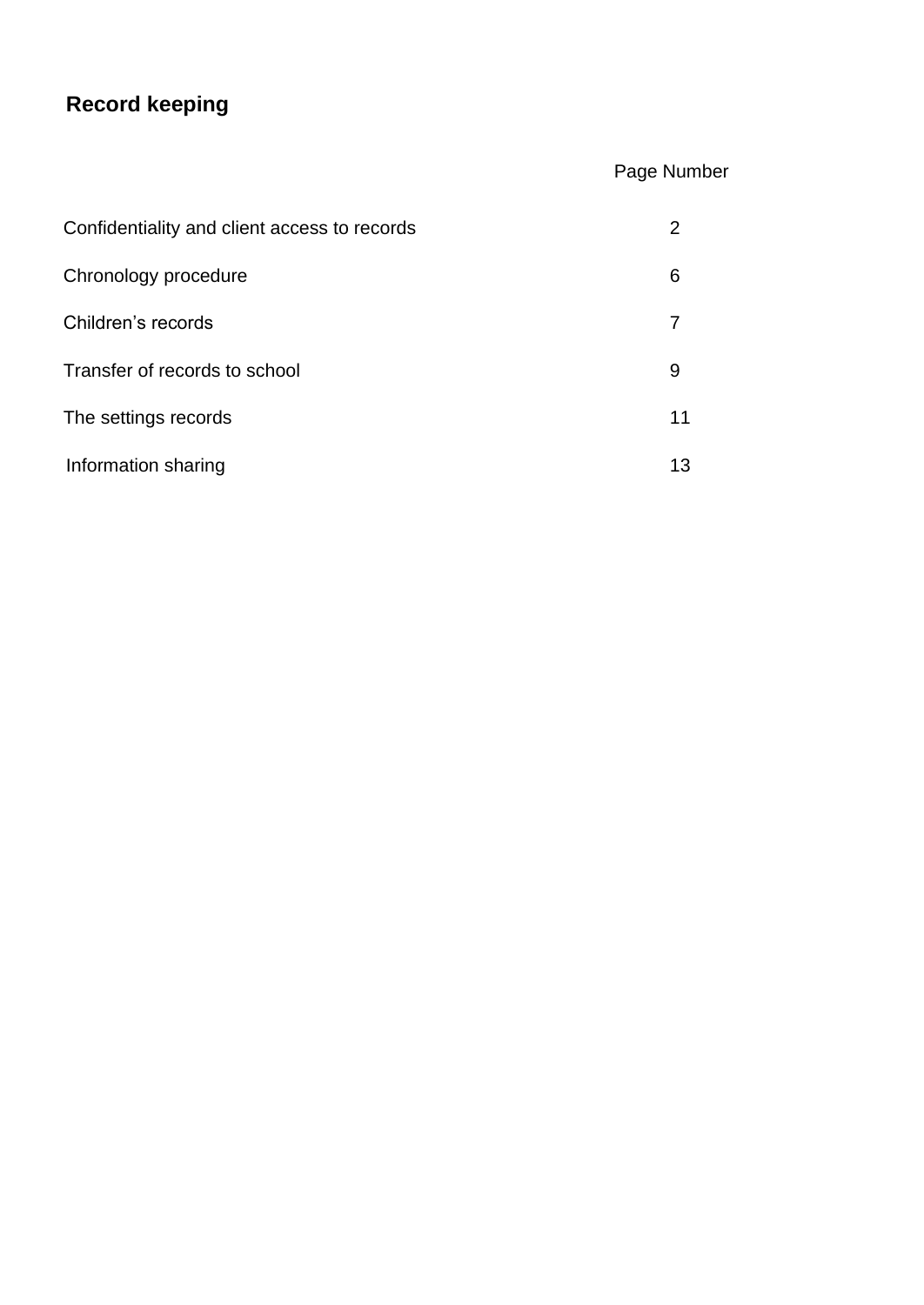#### **Confidentiality and client access to records policy**

#### **Policy statement**

*'Share with informed consent where appropriate and, where possible, respect the wishes of those who do not consent to share confidential information. You may still share information without consent if, in your judgement, there is good reason to do so, such as where safety may be at risk.* 

*You will need to base your judgement on the facts of the case.' Information sharing: Advice for practitioners providing safeguarding services to children, young people, parents and carers* (HMG 2015)

In our setting, staff and managers can be said to have a 'confidential relationship' with families. It is our intention to respect the privacy of children and their parents and carers, while ensuring that they access high quality early years care and education in our setting. We aim to ensure that all parents and carers can share their information in the confidence that it will only be used to enhance the welfare of their children. we have record keeping systems in place that meet legal requirements; the means that we use to store and share that information takes place within the framework of the General Data Protection Regulations (2018) and the Human Rights Act (1998).

#### **Confidentiality procedures**

- Most things that happen between the family, the child and the setting are confidential to our setting. In exceptional circumstances information is shared, for example with other professionals or possibly social care or the police.
- Information shared with other agencies is done in line with our Information Sharing Policy.
- We always check whether parents regard the information they share with us to be confidential or not.
- Some parents may share information about themselves with other parents as well as with our staff; we cannot be held responsible if information is shared by those parents whom the person has 'confided' in.
- **•** Information shared between parents in a discussion or training group is usually bound by a shared agreement that the information is confidential to the group and not discussed outside of it. We are not responsible should that confidentiality be breached by participants.
- We inform parents when we need to record confidential information beyond the general personal information we keep (see our Children's Records Policy and Privacy Notice) - for example with regard to any injuries, concerns or changes in relation to the child or the family, any discussions with parents on sensitive matters, any records we are obliged to keep regarding action taken in respect of child protection and any contact and correspondence with external agencies in relation to their child.
- We keep all records securely (see our Children's Records Policy and Privacy Notice).
- Information is kept in a manual file, or electronically. Our staff may also use a computer to type reports, or letters. Where this is the case, the typed document is deleted from the PC and only the hard copy kept.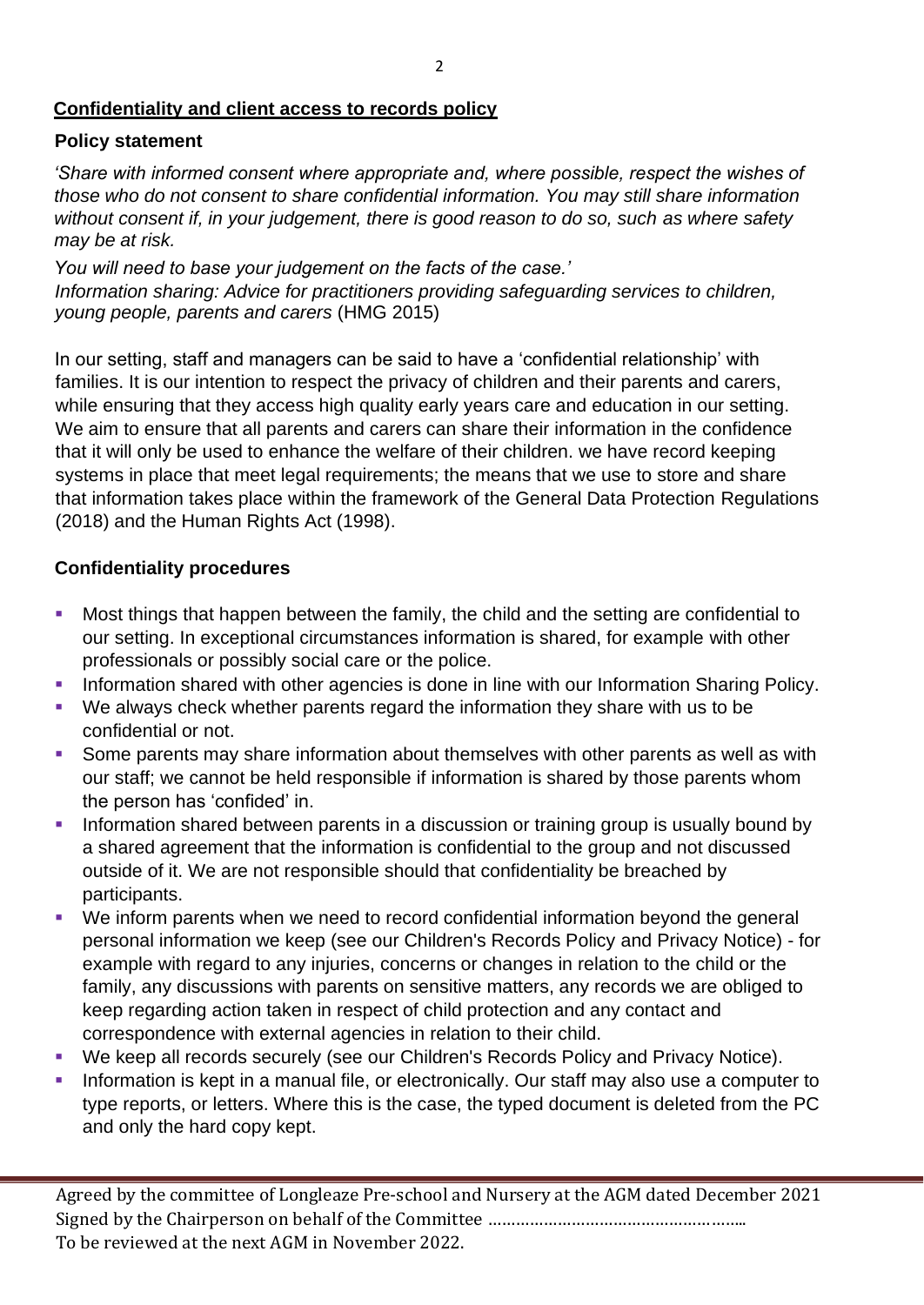- Our staff discuss children's general progress and well being together in meetings, but more sensitive information is restricted to our manager and the child's key person, and is shared with other staff on a need to know basis.
- We do not discuss children with staff who are not involved in the child's care, nor with other parents or anyone else outside of the setting.
- Our discussions with other professionals take place within a professional framework and not on an informal or ad-hoc basis.
- Where third parties share information about an individual; our practitioners and managers check if it is confidential, both in terms of the party sharing the information and of the person whom the information concerns.

#### *Client access to records procedures*

Parents may request access to any confidential records we hold on their child and family following the procedure below:

- The parent is the 'subject' of the file in the case where a child is too young to give 'informed consent' and has a right to see information that our setting has compiled on them.
- Any request to see the child's personal file by a parent or person with parental responsibility must be made in writing to the manager.
- We acknowledge the request in writing, informing the parent that an arrangement will be made for him/her to see the file contents, subject to third party consent.
- Our written acknowledgement allows one month for the file to be made ready and available. We will be able to extend this by a further two months where requests are complex or numerous. If this is the case, we will inform you within one month of the receipt of the request and explain why the extension is necessary.
- A fee may be charged for repeated requests, or where a request requires excessive administration to fulfil.
- Our manager informs the Chair and legal advice may be sought before sharing a file/ the setting may seek legal advice before sharing a file.
- Our manager goes through the file with the Chair and ensures that all documents have been filed correctly, that entries are in date order and that there are no missing pages. They note any information, entry or correspondence or other document which mentions a third party.
- We write to each of those individuals explaining that the subject has requested sight of the file, which contains a reference to them, stating what this is.
- **•** They are asked to reply in writing to our manager giving or refusing consent for disclosure of that material.
- We keep copies of these letters and their replies on the child's file.
- 'Third parties' include each family member noted on the file; so where there are separate entries pertaining to each parent, step parent, grandparent etc. We write to each of them to request third party consent.
- Third parties also include workers from any other agency, including children's social care and the health authority for example. Agencies will normally refuse consent to share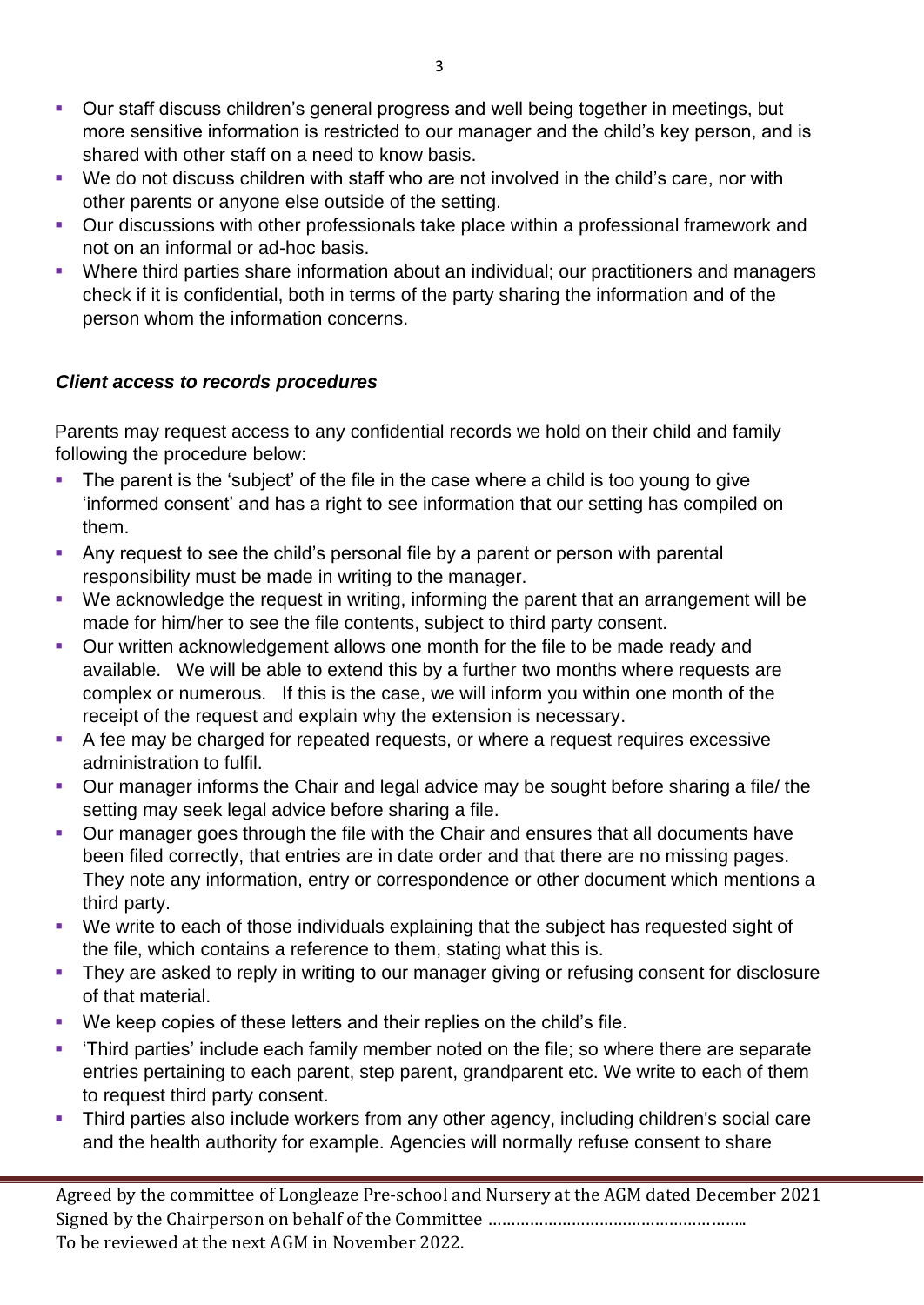information, preferring instead for the parent to be redirected to those agencies for a request to see their file held by that agency.

- Members of our staff should also be written to, but we reserve the right under the legislation to override a refusal for consent or to just delete the name of the staff member and not the information. We may grant refusal if the member of staff has provided information that could be considered 'sensitive' and the staff member may be in danger if that information is disclosed; or if that information is the basis of a police investigation. However, if the information is not sensitive, then it is not in our interest to withhold that information from a parent. In each case this should be discussed with members of staff and decisions recorded.
- When we have received all the consents/refusals our manager takes a photocopy of the complete file. On the copy of the file, our manager removes any information that a third party has refused consent for us to disclose and blank out any references to the third party, and any information they have added to the file, using a thick marker pen.
- **•** The copy file is then checked by the chair and legal advisors to verify that the file has been prepared appropriately.
- What remains is the information recorded by the setting, detailing the work initiated and followed by them in relation to confidential matters. This is called the 'clean copy'.
- We photocopy the 'clean copy' again and collate it for the parent to see.
- Our manager informs the parent that the file is now ready and invite[s] him/ her to make an appointment to view it.
- Our manager and the Chair meet with the parent to go through the file, explaining the process as well as what the content of the file records about the child and the work that has been done. Only the person(s) with parental responsibility can attend that meeting, or the parent's legal representative or interpreter.
- The parent may take a copy of the prepared file away; but, to ensure it is properly explained to and understood by the parent, we never hand it over without discussion.
- **EXTE:** It is an offence to remove material that is controversial or to rewrite records to make them more acceptable. Our recording procedures and guidelines ensure that the material reflects an accurate and non-judgemental account of the work we have done with the family.
- **.** If a parent feels aggrieved about any entry in the file, or the resulting outcome, then we refer the parent to our complaints procedure.
- The law requires that the information we hold must be held for a legitimate reason and must be accurate (see our Privacy Notice). If a parent says that the information we hold is inaccurate, then the parent has a right to request for it to be changed. However, this only pertains to factual inaccuracies. Where the disputed entry is a matter of opinion, professional judgement, or represents a different view of the matter than that held by the parent, we retain the right not to change that entry, but we can record the parent's view of the matter. In most cases, we would have given a parent the opportunity at the time to state their side of the matter, and it would have been recorded there and then.
- **EXTE:** If there are any controversial aspects of the content of a child's file, we must seek legal advice. This might be where there is a court case between parents, where social care or the police may be considering legal action, or where a case has already completed and an appeal process is underway.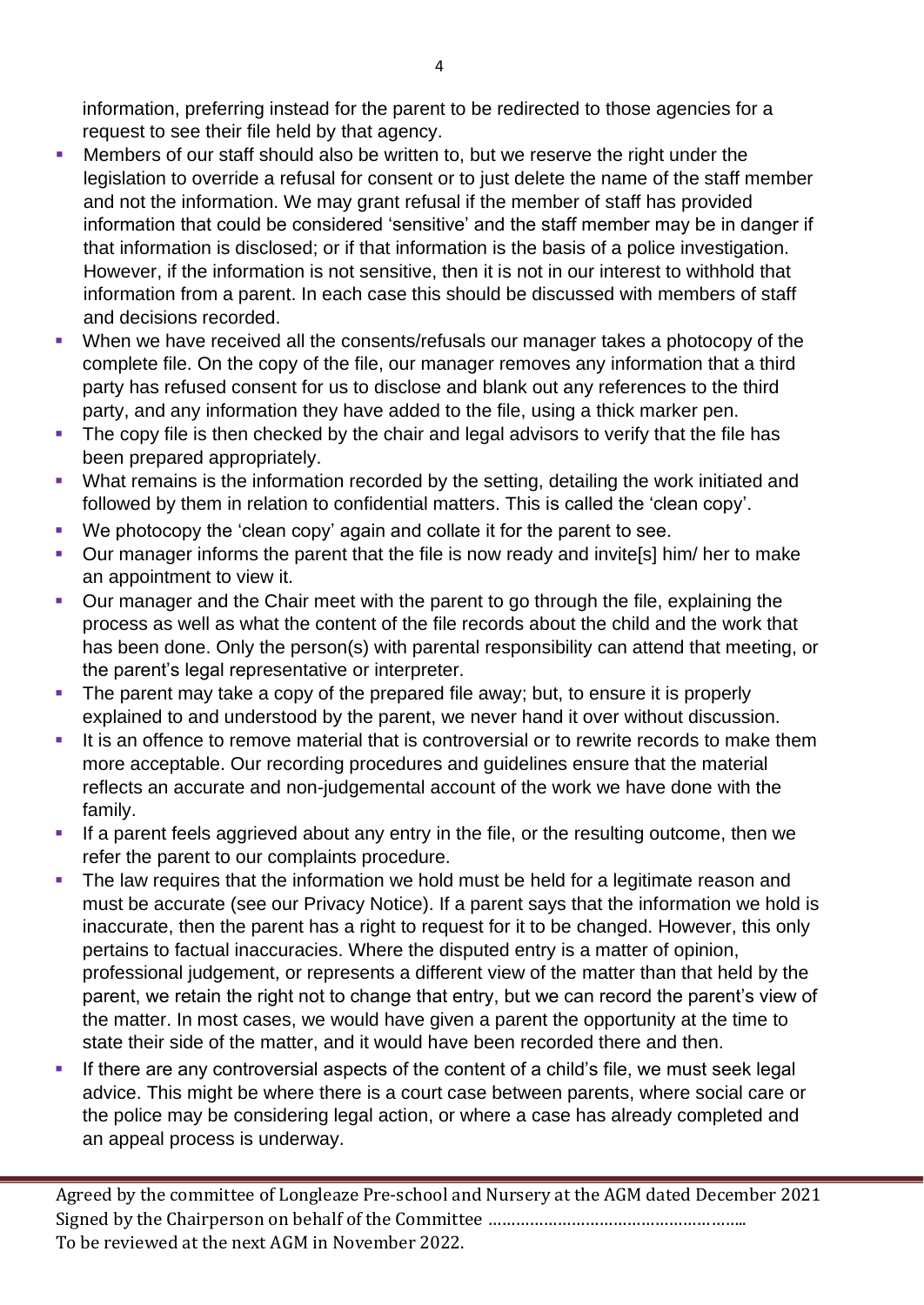■ We never 'under-record' for fear of the parent seeing, nor do we make 'personal notes' elsewhere.

Telephone advice regarding general queries may be made to The Information Commissioner's Office Helpline 0303 123 1113.

All the undertakings above are subject to the paramount commitment of our] setting, which is to the safety and well-being of the child. Please see also our] policy on Safeguarding Children and Child Protection.

#### **Legal framework**

- General Data Protection Regulations (GDPR) (2018)
- **E** Human Rights Act (1998)

#### **Further guidance**

**.** Information sharing: Advice for practitioners providing safeguarding services to children, young people, parents and carers (HM Government 2015)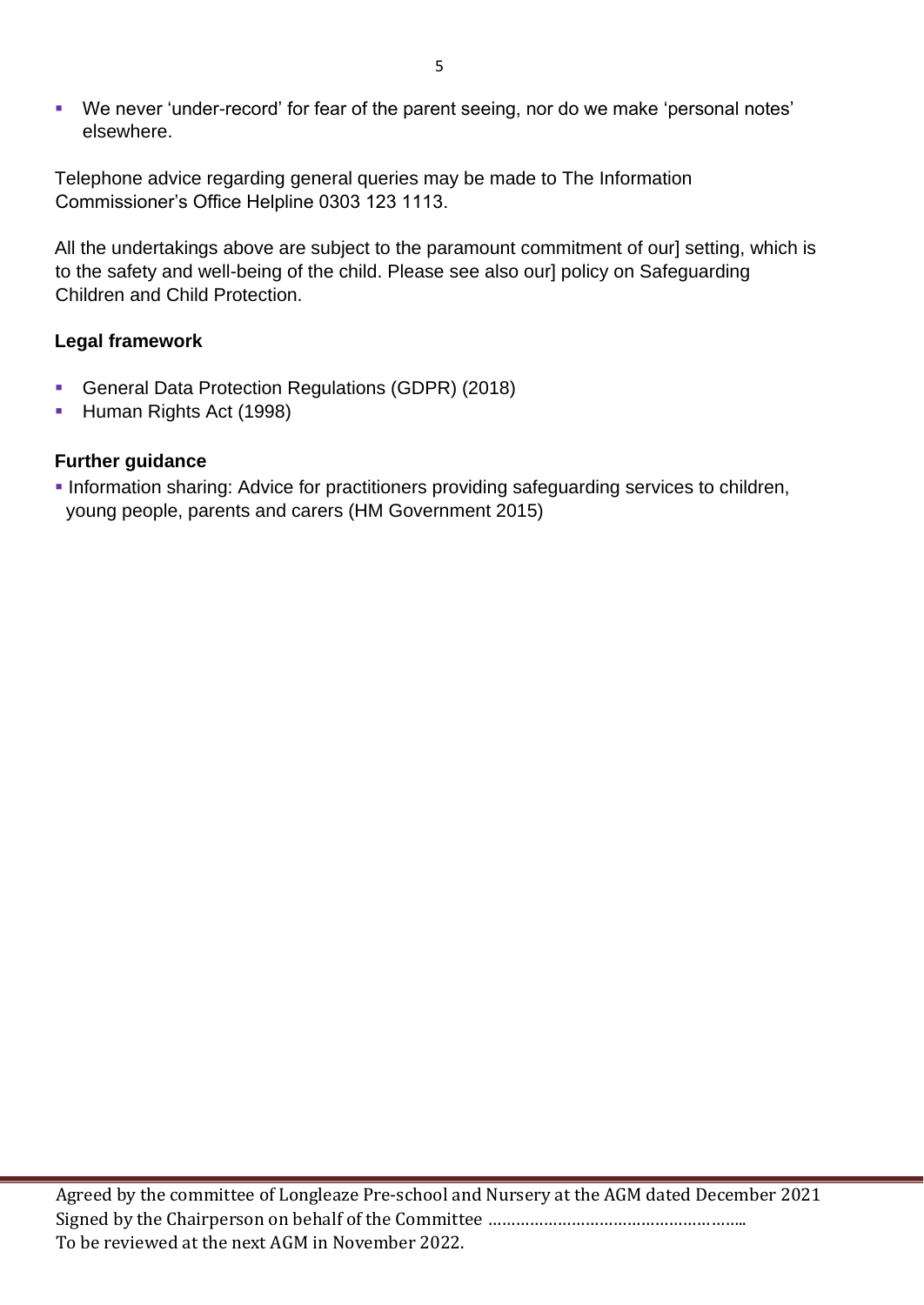## **Chronology Procedure**

As described in our 'Safeguarding Children and child protection' policy Longleaze Pre-School & Nursery considers it the duty of managers, committee members, staff and volunteers to protect the children who they come into contact with from neglect and abuse.

To help us do this we use a Chronology form to record information, concerns and evidence regarding a child's well-being.

#### **Each child has a Chronology form**

Information is recorded on a chronology form where

- There are signs of neglect e.g. consistently dirty/inappropriate clothing, consistently hungry
- There are medical concerns
- A child discloses relevant information
- Relevant information is received from parents/carers
- There are inappropriate bruising or marks on child
- There are inappropriate/changes in the child's behaviour and/or language
- Relevant information is received from an outside agency
- Relevant information is received from a third party
- Relevant observations are made from outside the setting
- Other relevant information

A **Correspondence form** will be completed for a child when information relevant to that child is shared with the preschool through a meeting, conversation, telephone call, letter or email.

#### **Pre-existing Injuries Form**

Records scrapes, bruises and/or marks children come into the setting with. These are reviewed weekly and information then goes onto a chronology form for monitoring.

#### **Child welfare concern record**

To be completed when there is a welfare concern about a child.

At every staff meeting all relevant evidence from;

- Chronology forms
- Correspondence forms
- Child pre-existing injuries / Tharks record;
- Child welfare concern record is shared, discussed and actioned as appropriate.

Remember that the Data Protection Act is not a barrier to sharing information but provides a framework to ensure that personal information about living persons is shared appropriately.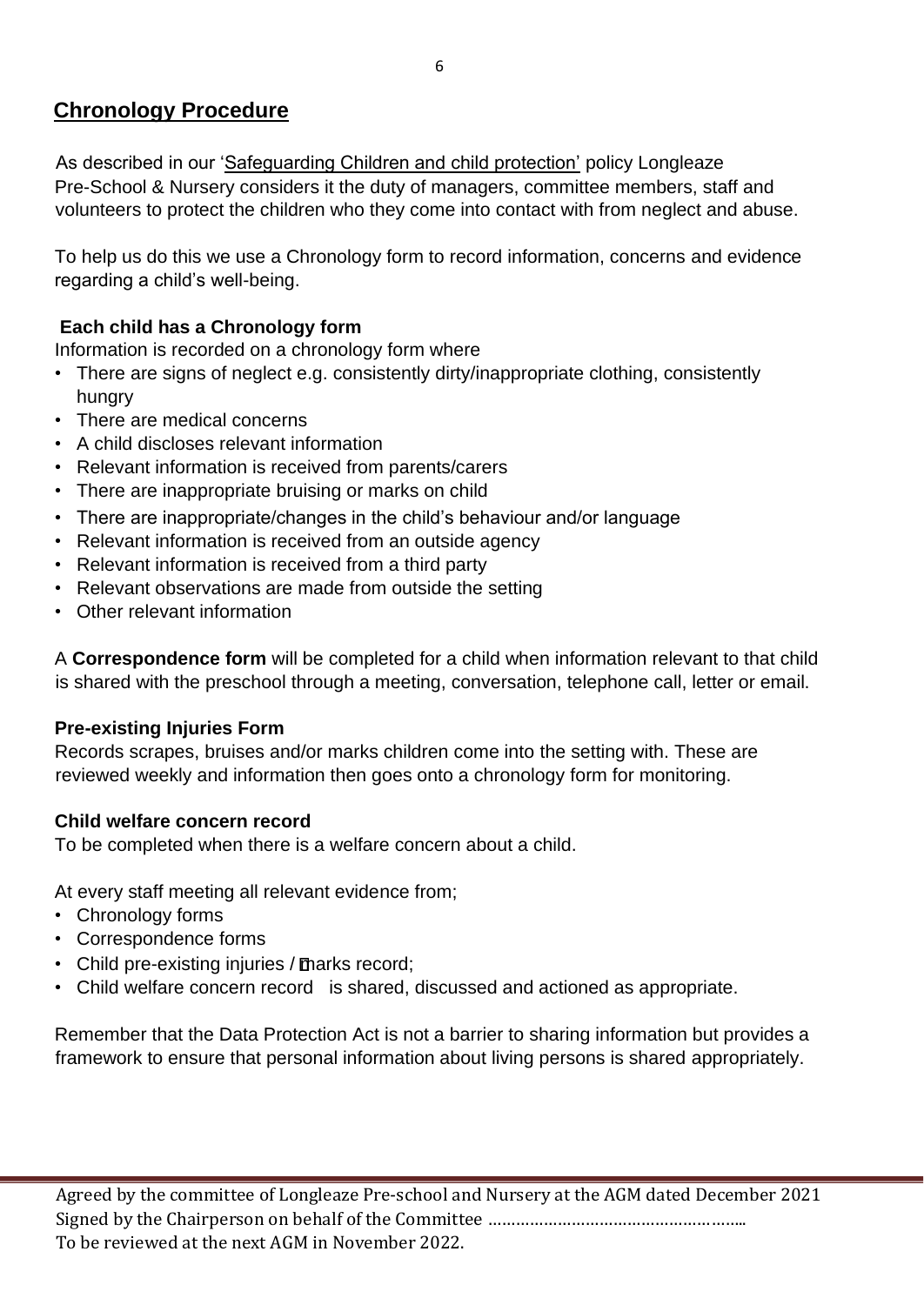## **Children's records policy**

We have record keeping systems in place that meet legal requirements; the means we use to store and share that information takes place within the framework of the General Data Protection Regulations (2018) and the Human Rights Act (1998).

This policy and procedure should be read alongside our Privacy Notice, Confidentiality and Client Access to Records Policy and our Information Sharing Policy. **Procedure** 

If a child attends another setting, we establish a regular two-way flow of appropriate information with parents and other providers. Where appropriate, we will incorporate comments from other providers, as well as parents and/or carers into the child's records. We keep two kinds of records on children attending the setting:

#### **Developmental records**

- These include observations of children in the setting, photographs, video clips and samples of their work and summary developmental reports.
- These are usually kept in each building and can be accessed, and contributed to, by the staff, the child and the child's parents.

#### **Personal records**

These may include the following (as applicable):

- Personal details including the child's registration form and any consent forms.
- Contractual matters including a copy of the signed parent contract, the child's days and times of attendance, a record of the child's fees, any fee reminders or records of disputes about fees.
- Child's development, health and well-being including a summary only of the child's EYFS profile report, a record of discussions about every day matters about the child's development health and well-bring with the parent.
- Early Support including any additional focussed intervention provided by our setting (e.g. support for behaviour, language or development that needs an SEN action plan) and records of any meetings held.
- Welfare and child protection concerns including records of all welfare and protection concerns, and our resulting action, meetings and telephone conversations about the child, an Education, Health and Care Plan and any information regarding a Looked After Child.
- Correspondence and Reports including a copy of the child's 2 Year Old Progress Check (as applicable), all letters and emails to and from other agencies and any confidential reports from other agencies.
- These confidential records are stored in a lockable file or cabinet, which is always locked when not in use and which our manager keeps secure in the office.
- We read any correspondence in relation to a child, note any actions and file it immediately.

 We ensure that access to children's files is restricted to those authorised to see them and make entries in them, this being our manager, deputies or designated person for child protection, the child's key person, or other staff as authorised by our manager.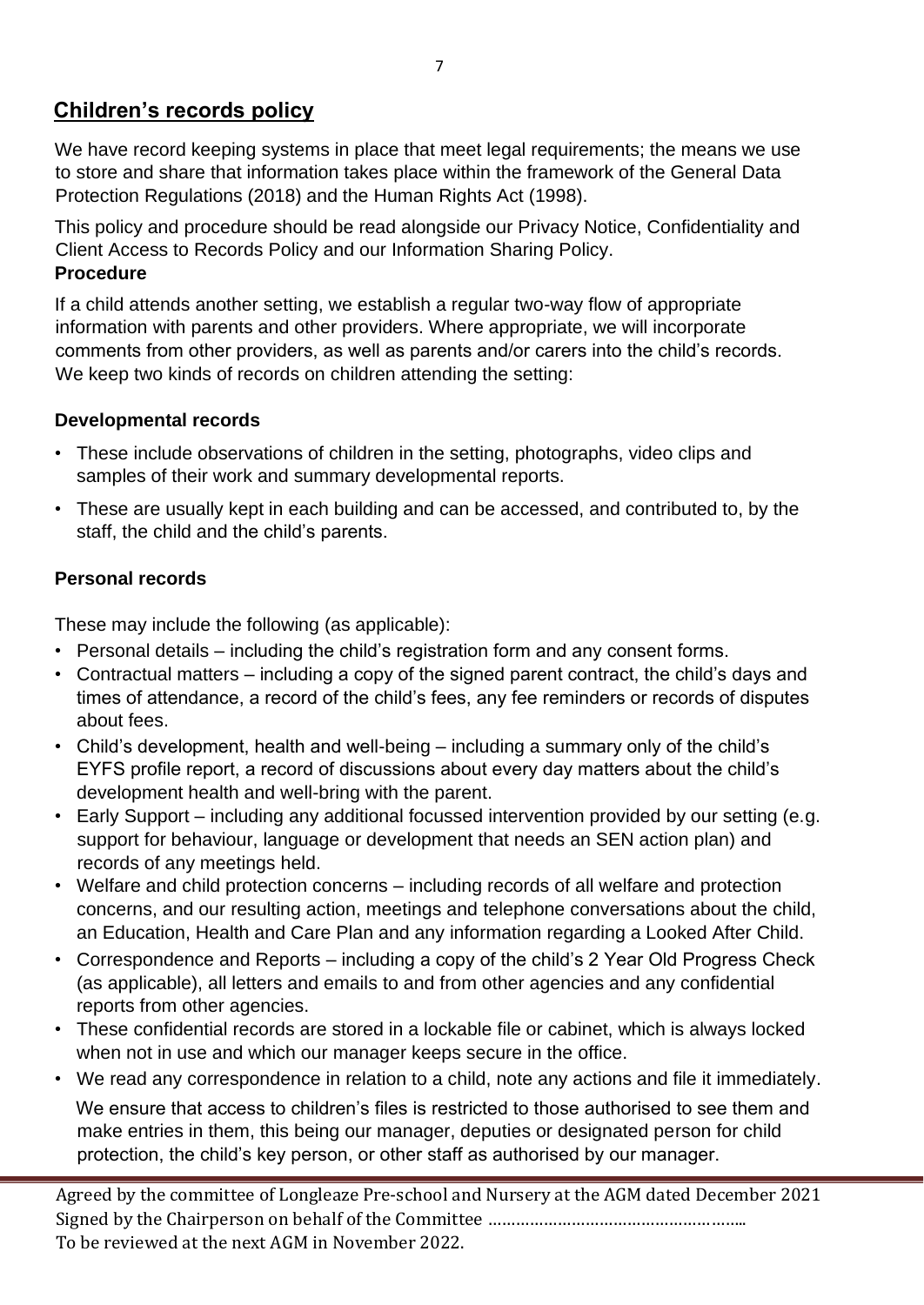- We may be required to hand children's personal files to Ofsted as part of an inspection or investigation process; or to local authority staff conducting a S11 audit, as long as authorisation is seen. We ensure that children's personal files are not handed over to anyone else to look at.
- Parents have access, in accordance with our Privacy Notice, Confidentiality and Client Access to Records Policy, to the files and records of their own children, but do not have access to information about any other child.
- Our staff will not discuss personal information given by parents with other members of staff, except where it affects planning for the child's needs. Our staff induction programme includes an awareness of the importance of confidentiality in the role of the key person.
- We retain children's records for three years after they have left the setting; except records that relate to an accident or child protection matter, which are kept until a child reaches the age of 21 years or 24 years respectively. These are kept in a secure place.

### **Archiving children's files**

- If data is kept electronically it is encrypted and stored on USB stick and placed in the safe.
- When a child leaves our setting, we remove all paper documents from the child's personal file and place them in a robust envelope, with the child's name and date of birth on the front and the date they left.
- Where there are s.47 child protection investigations, we mark the envelope with a star and archive it for 25 years.
- We store financial information according to our finance procedures.

#### **Other records**

- We keep a daily record of the names of the children we are caring for, their hours of attendance and the names of their key person.
- Students on Pre-school Learning Alliance or other recognised qualifications and training, when they are observing in the setting, are advised of our Confidentiality and Client Access to Records Policy and are required to respect it.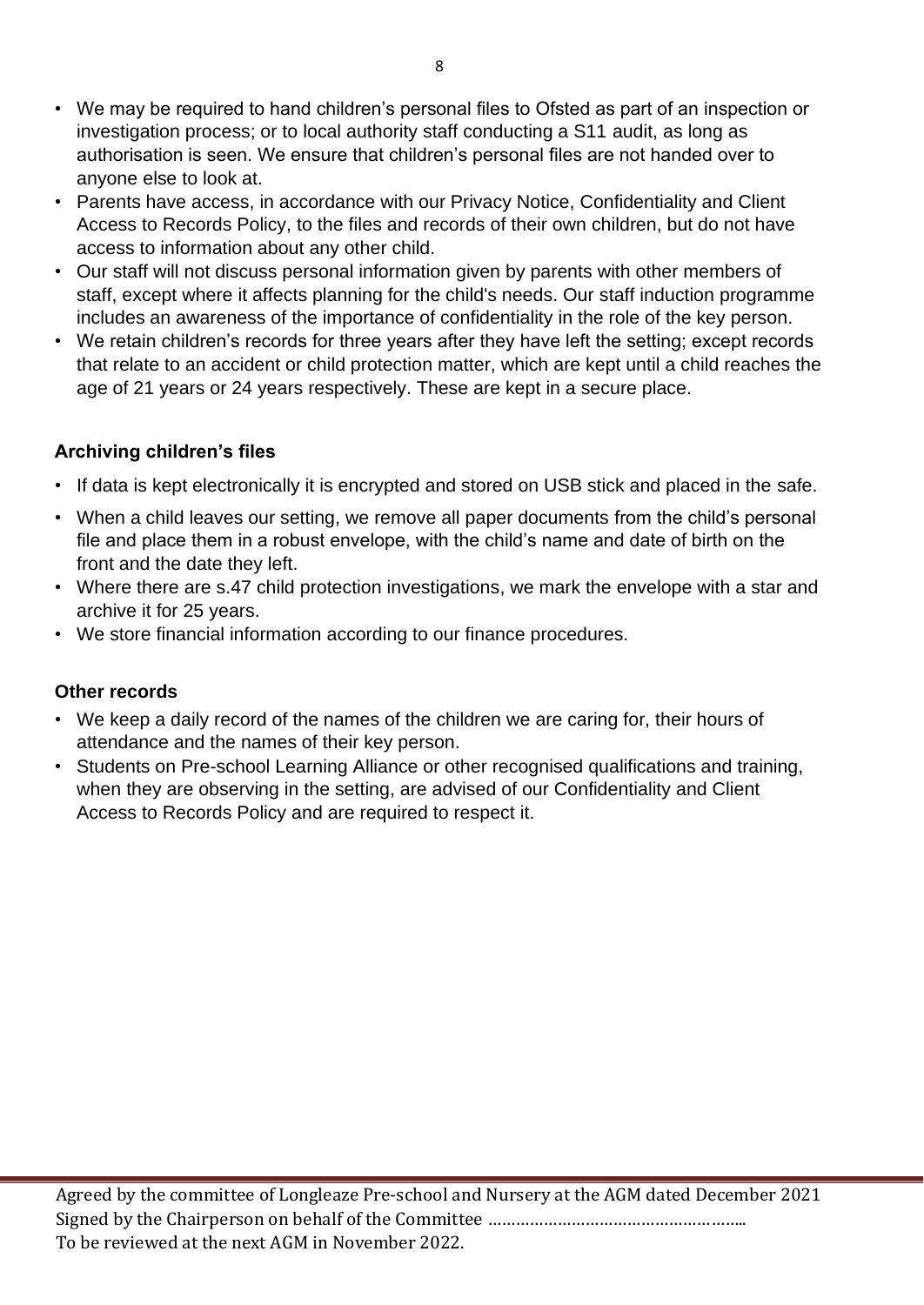## **Transfer of records to school policy**

#### **Policy statement**

We recognise that children sometimes move to another early years setting before they go on to school, although many will leave our setting to enter a nursery or reception class.

We prepare children for these transitions and involve parents and the receiving setting or school in this process. We prepare records about a child's development and learning in the Early Years Foundation Stage in our setting; in order to enable smooth transitions, we share appropriate information with the receiving setting or school at transfer.

Confidential records are shared where there have been child protection concerns according to the process required by our Local Safeguarding Children Board.

The procedure guides this process and determines what information we can and cannot share with a receiving school or setting. Prior to transferring information, we will establish the lawful basis for doing so (see our Privacy notice).

#### **Procedures**

**Transfer of development records for a child moving to another early years setting or school**  Using the *Early Years Outcomes* (DfE 2013) guidance and our assessment of children's development and learning, the key person will prepare a summary of achievements in the seven areas of learning and development.

- The record refers to:
	- o any additional language spoken by the child and his or her progress in both languages; o any additional needs that have been identified or addressed by our setting;
	- o any special needs or disability, whether a CAF was raised in respect of special needs or disability, whether there is an Education, Health and Care Plan, and the name of the lead professional.
- The record contains a summary by the key worker and a summary of the parent's view of the child.
- The document may be accompanied by other evidence, such as photos or drawings that the child has made.
- When a child transfers to a school, most local authorities provide an assessment summary format or a transition record, which we will follow as applicable.
- If there have been any welfare or protection concerns, this information will also be appropriately shared with the relevant parties.

#### **Transfer of confidential information**

The receiving school or setting will need to have a record of any safeguarding or child protection concerns that were raised in our setting and what was done about them.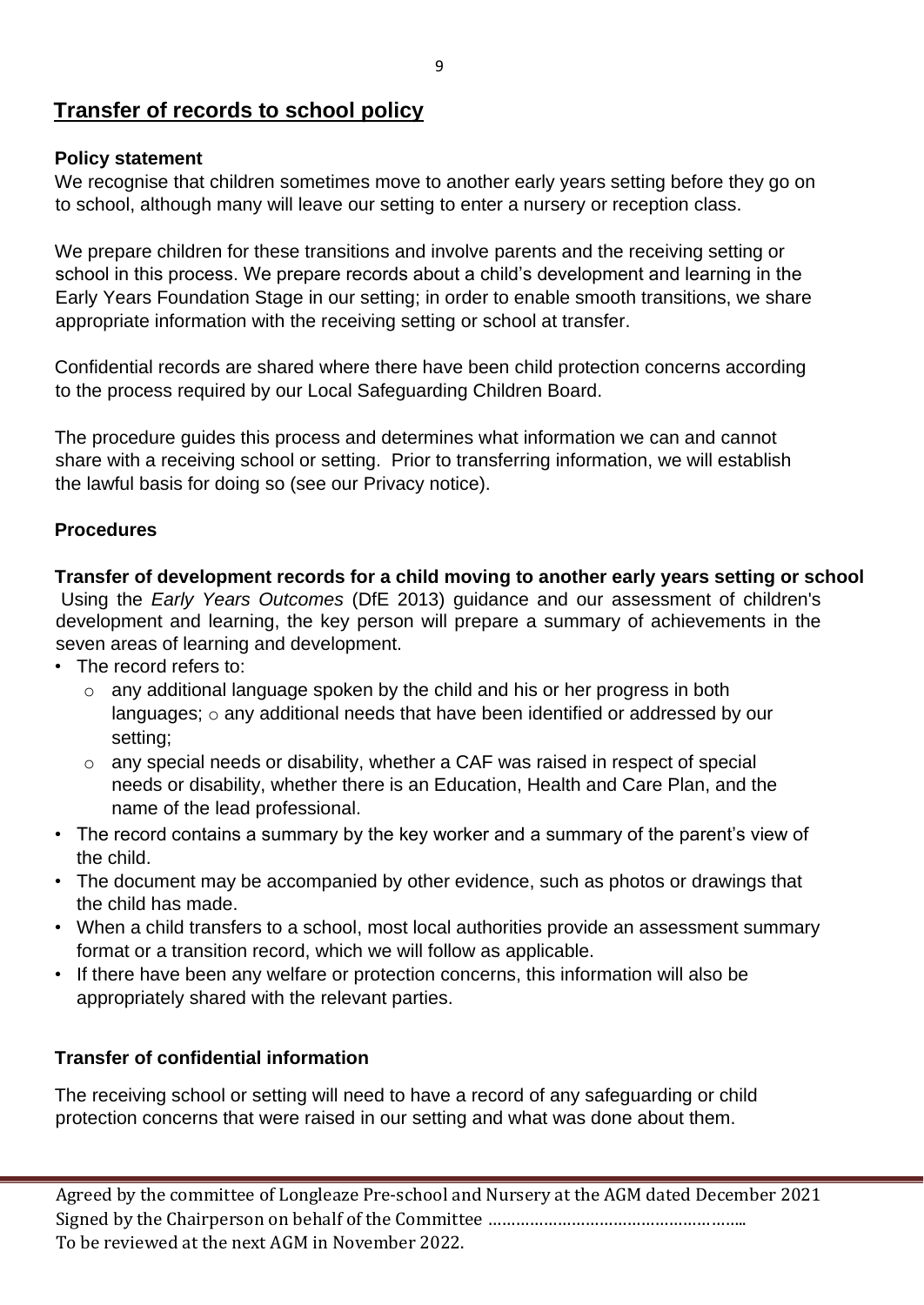- We will make a summary of the concerns to send to the receiving setting or school, along with the date of the last professional meeting or case conference. Some Local Safeguarding Children Board will stipulate the forms to be used and provide these for us to use.
- Where an ESA has been raised in respect of any welfare concerns, we will pass the name and contact details of the lead professional on to the receiving setting or school.
- Where there has been an s47 investigation regarding a child protection concern, we will pass the name and contact details of the child's social worker on to the receiving setting or school – regardless of the outcome of the investigation.
- We post or take the information to the school or setting, ensuring it is addressed to the setting or school's designated person for child protection and marked as 'confidential'.
- We do not pass any other documentation from a child personal file to the receiving setting or school.

#### **Legal framework**

- General Data Protection Regulations (GDPR) (2018)
- Freedom of Information Act (2000)
- Human Rights Act (1998)
- Children Act (1989)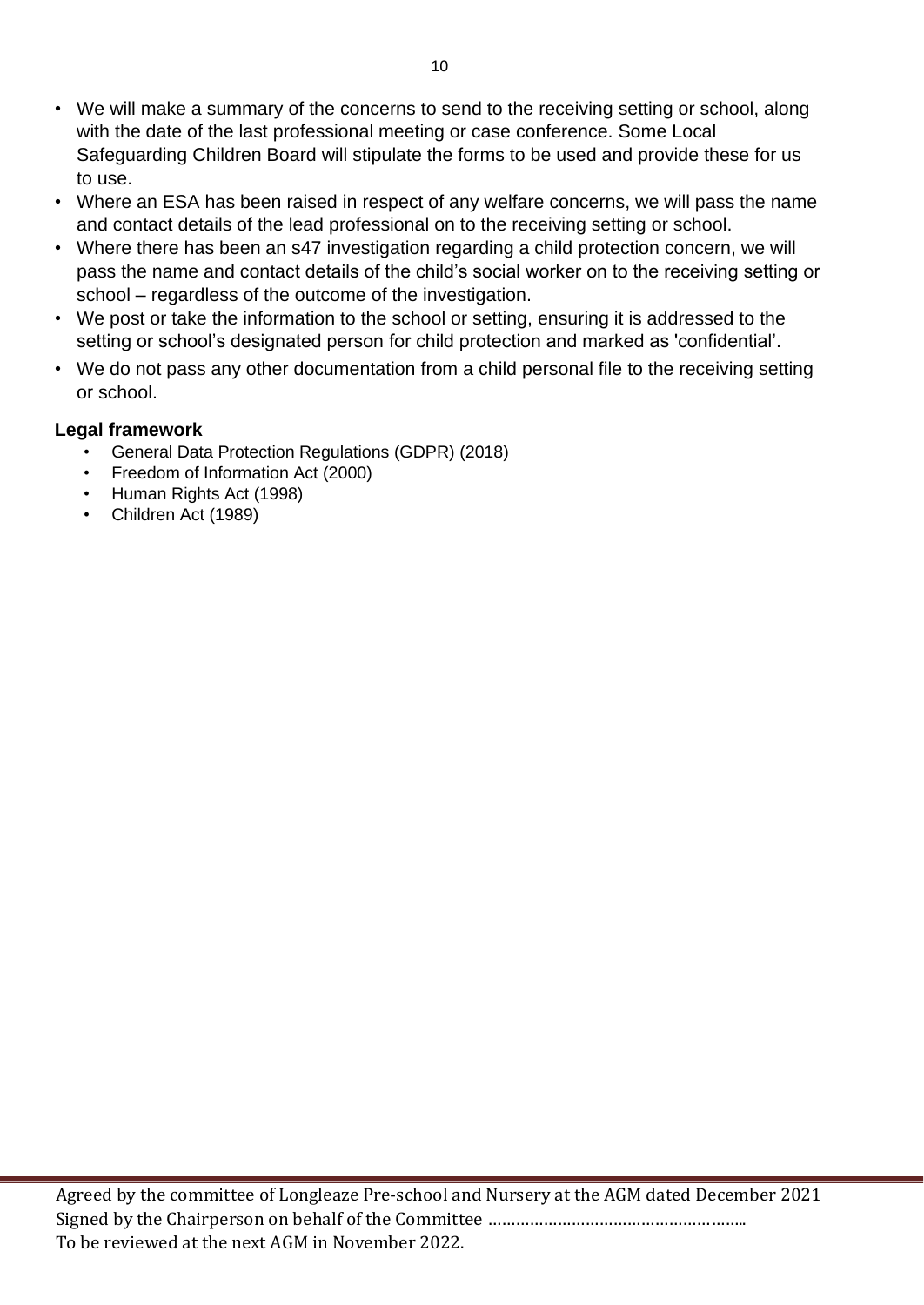## **The settings records policy**

## **Policy statement**

We keep records and documentation for the purpose of maintaining our charity. These include:

- Records pertaining to our registration.
- Landlord/lease documents and other contractual documentation pertaining to amenities, services and goods.
- Financial records pertaining to income and expenditure.
- Risk assessments.
- Employment records of our staff including their name, home address and telephone number.
- Names, addresses and telephone numbers of anyone else who is regularly in unsupervised contact with the children.

We consider our records as confidential based on the sensitivity of information, such as with employment records. These confidential records are maintained with regard to the framework of the General Data Protection Regulations (2018), further details are given in our Privacy Notice and the Human Rights Act (1998).

This policy and procedure should be read alongside our Privacy Notice, Confidentiality and Client Access to Records Policy and Information Sharing Policy.

#### **Procedures**

- All records are the responsibility of our management team who ensure they are kept securely.
- All our records are kept in an orderly way in files and filing is kept up-to-date.
- Our financial records are kept up-to-date for audit purposes.
- We maintain health and safety records; these include risk assessments, details of checks or inspections and guidance etc.
- Our Ofsted registration certificate is displayed.
- Our Public Liability insurance certificate is displayed.
- All our employment and staff records are kept securely and confidentially.

We notify Ofsted of any:

- change in the address of our premises;
- change to our premises which may affect the space available to us or the quality of childcare we provide;
- change to the name and address of our registered provider, or the provider's contact information;
- change to the person managing our provision;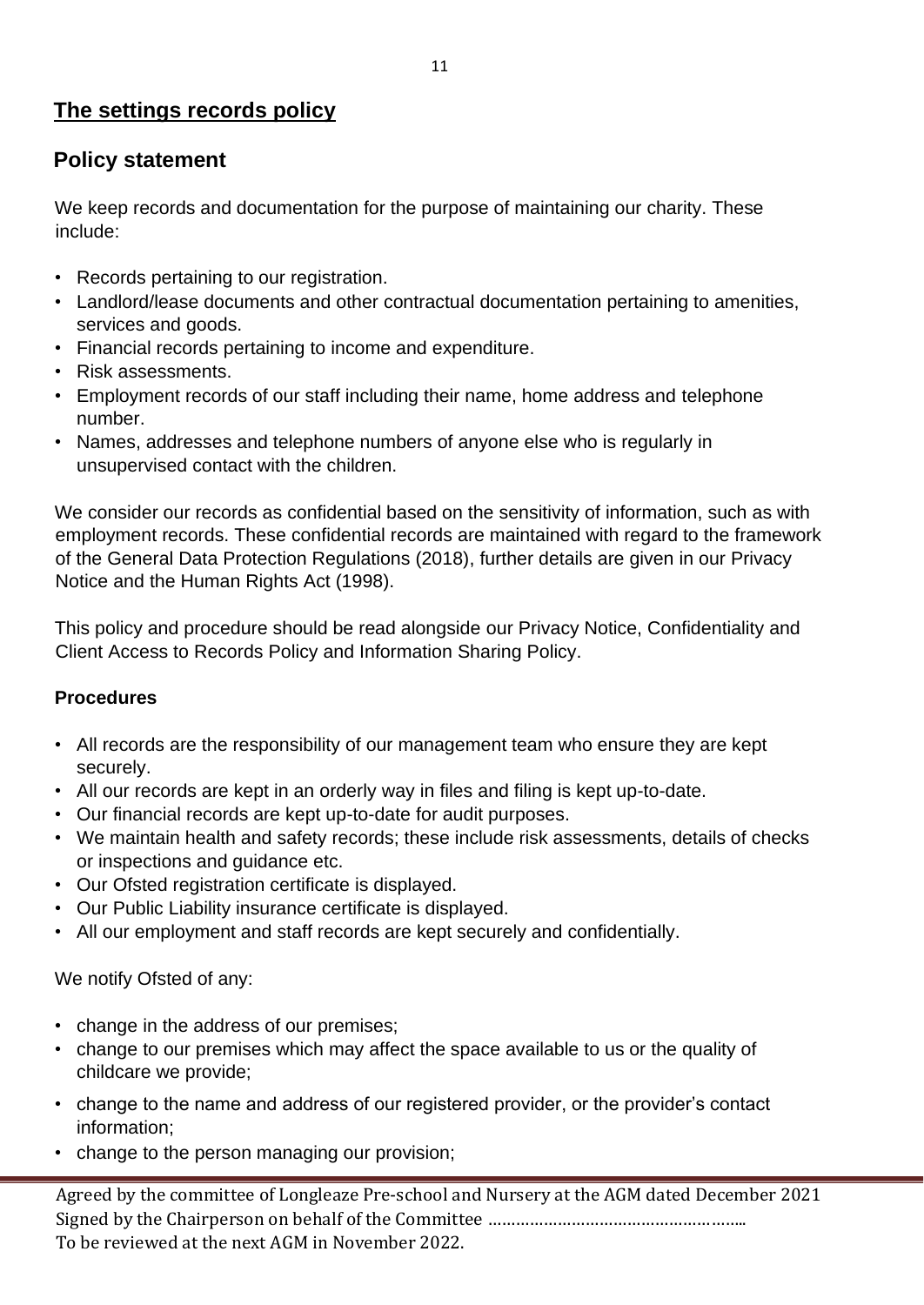- significant event which is likely to affect our suitability to look after children; or
- other event as detailed in the *Statutory Framework for the Early Years Foundation Stage* (DfE 2017).

#### **Legal Framework**

- General Data Protection Regulations (GDPR) (2018)
- Human Rights Act (1998)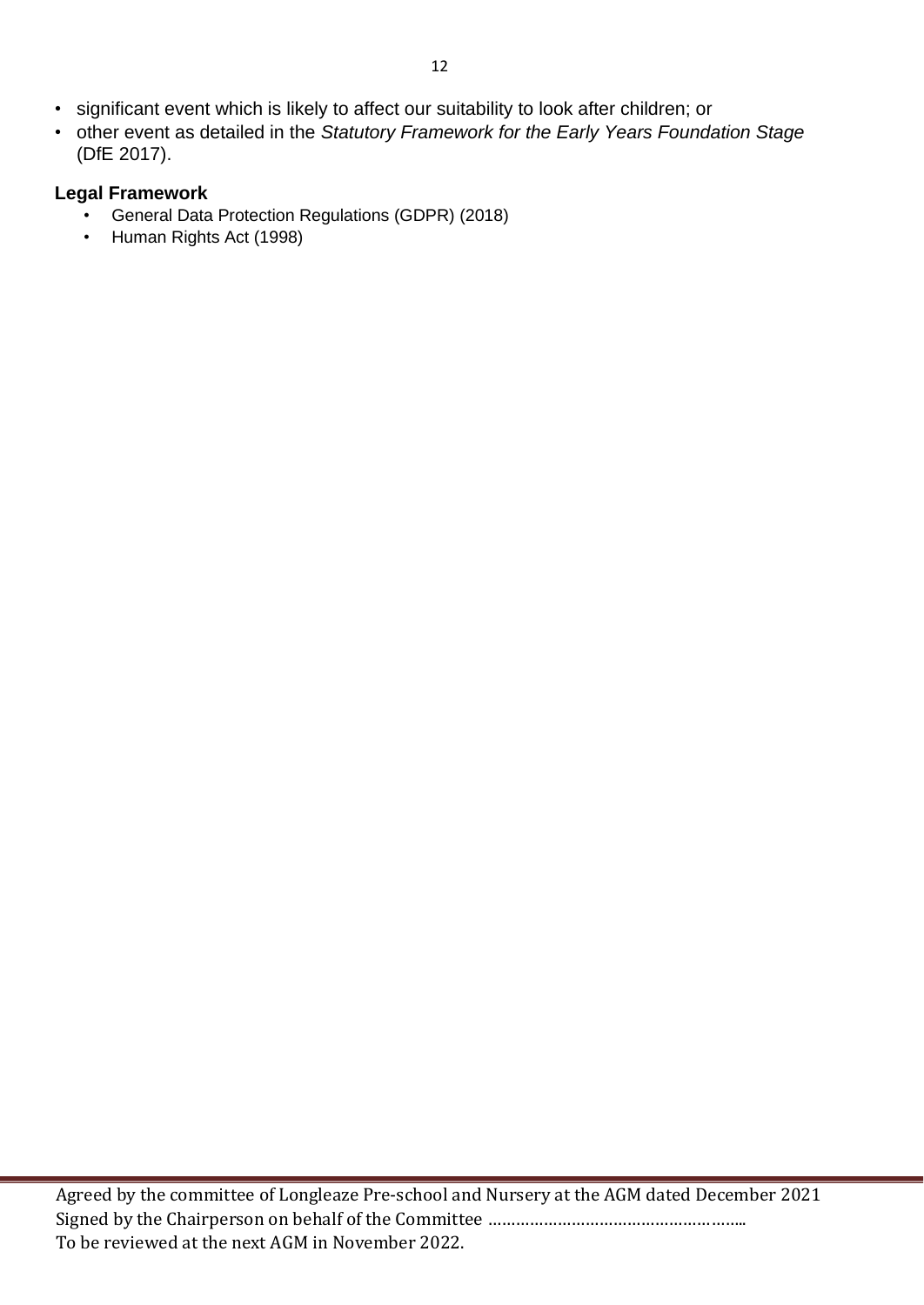## **Information sharing policy**

*'Sharing information is an intrinsic part of any frontline practitioners' job when working with children and young people. The decisions about how much information to share, with whom and when, can have a profound impact on individuals' lives. It could ensure that an individual receives the right services at the right time and prevent a need from becoming more acute and difficult to meet. At the other end of the spectrum it could be the difference between life and death.'* 

*Information Sharing: Advice for practitioners providing safeguarding services to children, young people, parents and carers (HM Government 2015)* 

#### **Policy statement**

We recognise that parents have a right to know that the information they share with us will be regarded as confidential, as well as to be informed about the circumstances when, and the reasons why, we are obliged to share information.

We record and share information about children and their families (data subjects) in line with the six principles of the General Data Protection Regulations (GDPR) (2018) which are further explained in our Privacy Notice that is given to parents at the point of registration The six principles state that personal data must be:

- 1. Processed fairly, lawfully and in a transparent manner in relation to the data subject.
- 2. Collected for specified, explicit and legitimate purposes and not further processed for other purposes incompatible with those purposes.
- 3. Adequate, relevant and limited to what is necessary in relation to the purposes for which data is processed.
- 4. Accurate and where necessary, kept up to date.
- 5. Kept in a form that permits identification of data subjects for no longer than is necessary for the purposes for which the data is processed.
- 6. Processed in a way that ensures appropriate security of the persona data including protection against accidental loss, destruction or damage, using appropriate technical or organisational measures

We are obliged to share confidential information without authorisation from the person who provided it, or to whom it relates, if it is in the public interest. That is when:

- it is to prevent a crime from being committed or to intervene where one may have been, or to prevent harm to a child or adult; or
- not sharing it could be worse than the outcome of having shared it.

The responsibility for decision-making should not rely solely on an individual, but should have the back-up of the management team. The management team provide clear guidance, policy and procedures to ensure all staff and volunteers understand their information sharing responsibilities and are able to respond in a timely, appropriate way to any safeguarding concerns.

The three critical criteria are: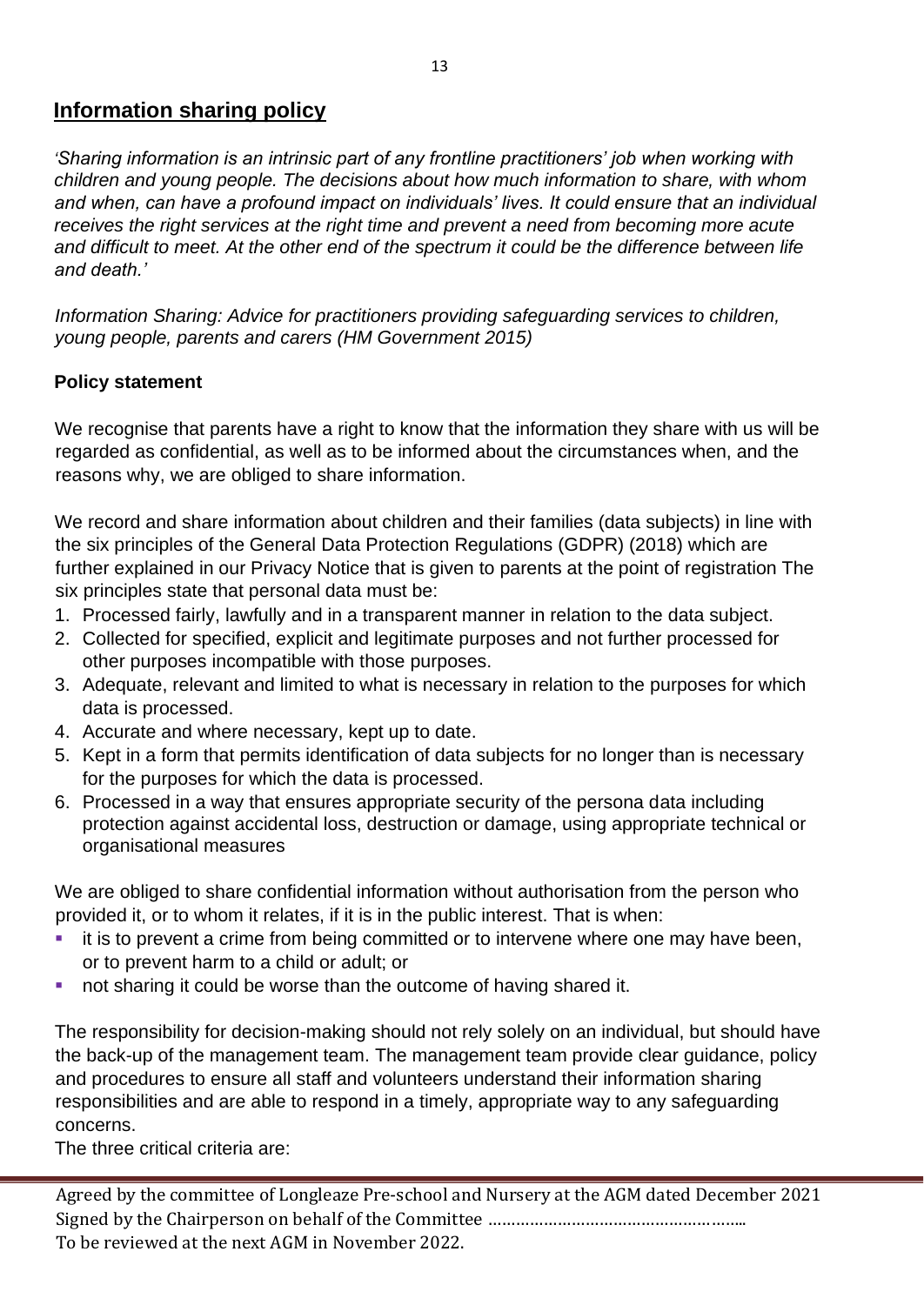- **•** Where there is evidence that the child is suffering, or is at risk of suffering, significant harm.
- **Where there is reasonable cause to believe that a child may be suffering, or is at risk of** suffering, significant harm.
- To prevent significant harm arising to children and young people or adults, including the prevention, detection and prosecution of serious crime.

#### **Procedures**

Our procedure is based on the GDPR principles as listed above and the seven golden rules for sharing information in the Information sharing Advice for practitioners providing safeguarding services to children, young people, parents and carers*.* We also follow the guidance on information sharing from the Local Safeguarding Children Board.

- *1. Remember that the General Data Protection Regulations 2018 and human rights law are not barriers to justified information sharing as per the Children Act 1989, but provide a framework to ensure that personal information about living individuals is shared appropriately.* 
	- Our policy and procedures on Information Sharing provide guidance to appropriate sharing of information both within the setting, as well as with external agencies.
- *2. Be open and honest with the individual (and/or their family where appropriate) from the outset about why, what, how and with whom information will, or could be shared, and seek their consent, unless it is unsafe or if I have a legal obligation to do so. A Privacy Notice is given to parents at the point of registration to explain this further.*

In Our setting we ensure parents:

- Receive a copy of Our Privacy Notice and information about Our Information Sharing Policy when starting their child in the setting and that they sign Our Registration Form to say that they understand the circumstances in which information may be shared without their consent. This will only be when it is a matter of safeguarding a child or vulnerable adult;
- Have information about Our Safeguarding Children and Child Protection Policy; and
- Have information about the other circumstances when information will be shared with external agencies, for example, with regard to any special needs the child may have or transition to school.
- *3. Seek advice from other practitioners if you are in any doubt about sharing the information concerned, without disclosing the identity of the individual where possible.* 
	- Our staff discuss concerns about a child routinely in supervision and any actions are recorded in the child's file.
	- **Our manager routinely seeks advice and support from the chair and Early YearsTeam** about possible significant harm.
	- Our Safeguarding Children and Child Protection Policy sets out the duty of all members of our staff to refer concerns to our manager or deputy, as designated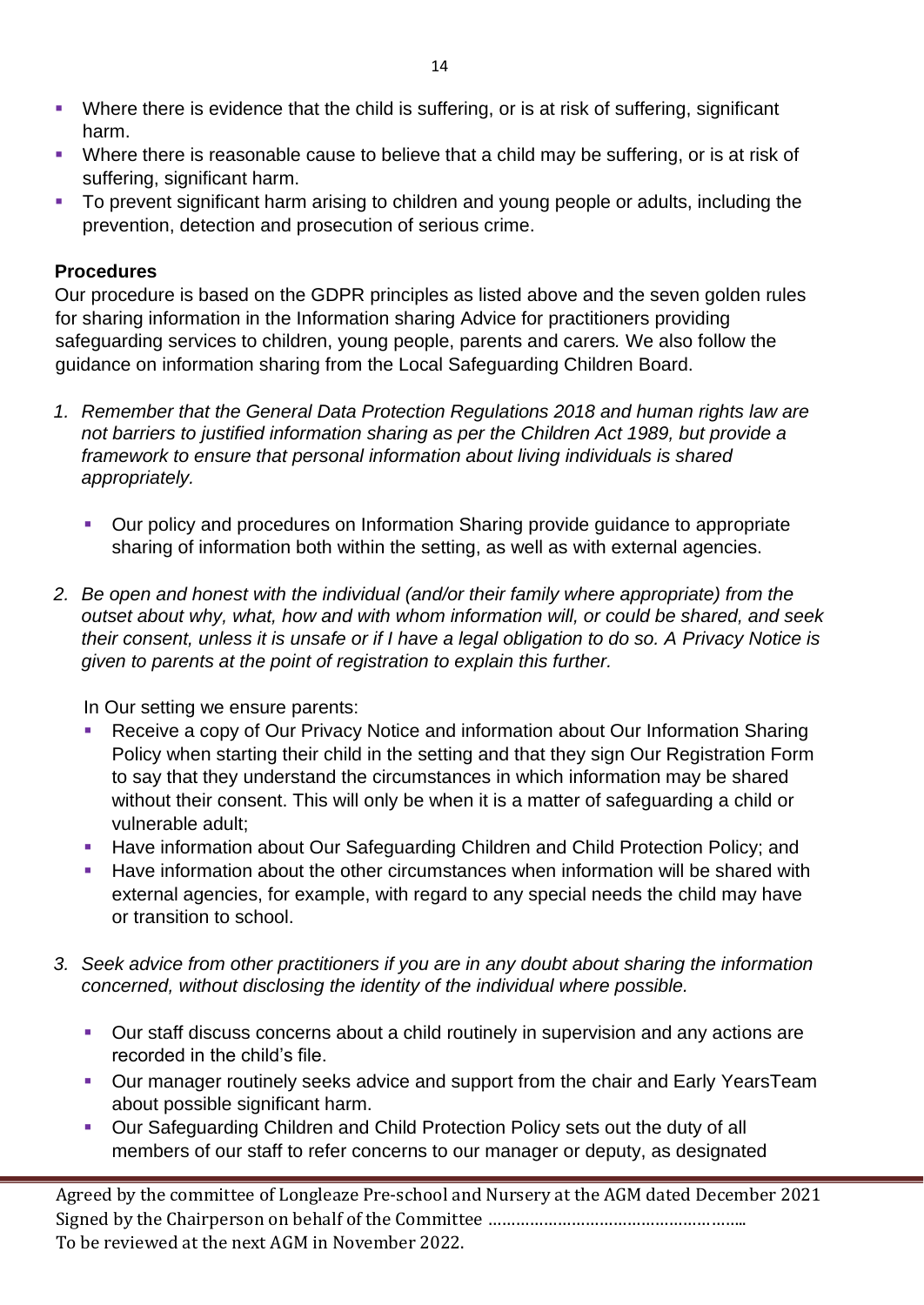person, who will contact children's social care for advice where they have doubts or are unsure.

- Our managers seek advice if they need to share information without consent to disclose.
- *4. Share with informed consent where appropriate and, where possible, respect the wishes of those who do not consent to share confidential information. You may still share information without consent if, in your judgement, there is good reason to do so, such as where safety may be at risk. You will need to base your judgement on the facts of the case. When you are sharing or requesting personal information from someone, be certain of the basis upon which you are doing so. Where you have consent, be mindful that an individual might not expect information to be shared.* 
	- We base decisions to share information without consent on judgements about the facts of the case and whether there is a legal obligation.
	- Our quidelines for consent are part of this procedure.
	- Our manager is conversant with this and he is/she is able to advise staff accordingly.
- *5. Consider safety and well-being: Base your information sharing decisions on considerations of the safety and well-being of the individual and others who may be affected by their actions.*

In our setting we:

- Record concerns and discuss these with our designated person and/or designated officer from the management team for child protection matters;
- Record decisions made and the reasons why information will be shared and to whom; and
- Follow the procedures for reporting concerns and record keeping as set out in Our Safeguarding Children and Child Protection Policy.
- *6. Necessary, proportionate, relevant, adequate, accurate, timely and secure: Ensure that the information you share is necessary for the purpose for which you are sharing it, is shared only with those individuals who need to have it, is accurate and up-to-date, is shared in a timely fashion, and is shared securely.* 
	- Our Safeguarding Children and Child Protection Policy and Children's Records Policy set out how and where information should be recorded and what information should be shared with another agency when making a referral.
- *7. Keep a record of your decision and the reasons for it – whether it is to share information or not. If you decide to share, then record what you have shared, with whom and for what purpose.* 
	- Where information is shared, we record the reasons for doing so in the child's file; where it is decided that information is not to be shared that is recorded too.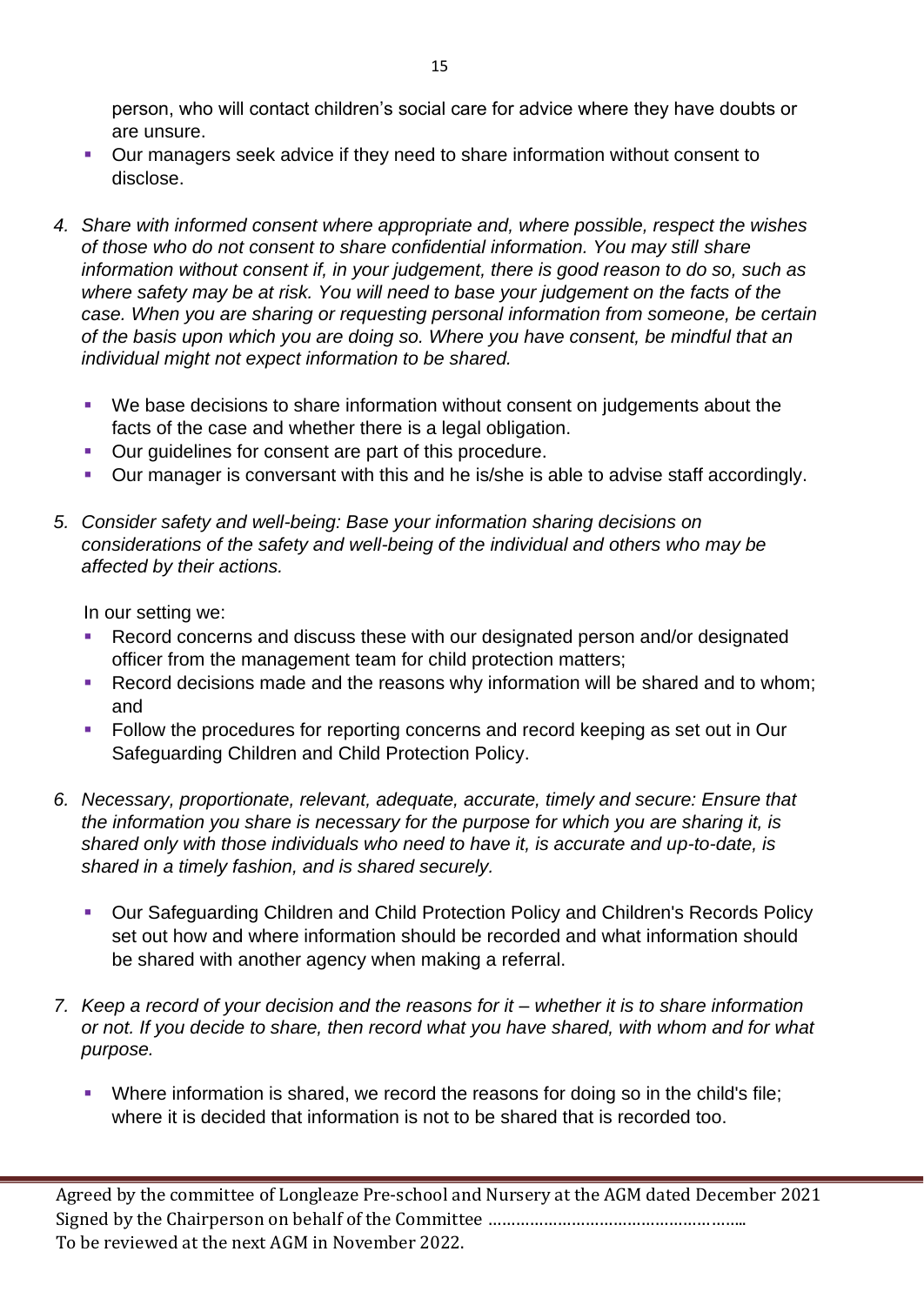#### *Consent*

When parents choose our setting for their child, they will share information about themselves and their families. This information is regarded as confidential. Parents have a right to be informed that we will seek their consent to share information in most cases, as well as the kinds of circumstances when we may not seek their consent, or may override their refusal to give consent. We inform them as follows:

- Our policies and procedures set out our responsibility regarding gaining consent to share information and when it may not be sought or overridden.
- **Parents sign our Registration Form at registration to confirm that they understand this.**
- We ask parents to give written consent to share information about any additional needs their child may have, or to pass on child development summaries to the next provider/school.
- We give parents copies of the forms they sign (if appropriate).
- We consider the following questions when we assess the need to share:
- Is there a legitimate purpose to us sharing the information?
- Does the information enable the person to be identified?
- Is the information confidential?
- If the information is confidential, do we have consent to share?
- Is there a statutory duty or court order requiring us to share the information?
- If consent is refused, or there are good reasons for us not to seek consent, is there sufficient public interest for us to share information?
- $-$  If the decision is to share, are we sharing the right information in the right way?  $-$ Have we properly recorded our decision?
	- Consent must be freely given and *informed* that is the person giving consent needs to understand why information will be shared, what will be shared, who will see information, the purpose of sharing it and the implications for them of sharing that information as detailed in the Privacy Notice.
	- Consent may be *explicit*, verbally but preferably in writing, or *implicit*, implied if the context is such that sharing information is an intrinsic part of our service or it has been explained and agreed at the outset.
	- Consent can be withdrawn at any time.
	- We explain our Information Sharing Policy to parents.

#### *Separated parents*

- Consent to share need only be sought from one parent. Where parents are separated, this would normally be the parent with whom the child resides. Where there is a dispute, we will consider this carefully.
- Where the child is looked after, we may also need to consult the Local Authority, as 'corporate parent' before information is shared.

All the undertakings above are subject to our paramount commitment, which is to the safety and well-being of the child. Please also see our Safeguarding Children and Child Protection Policy.